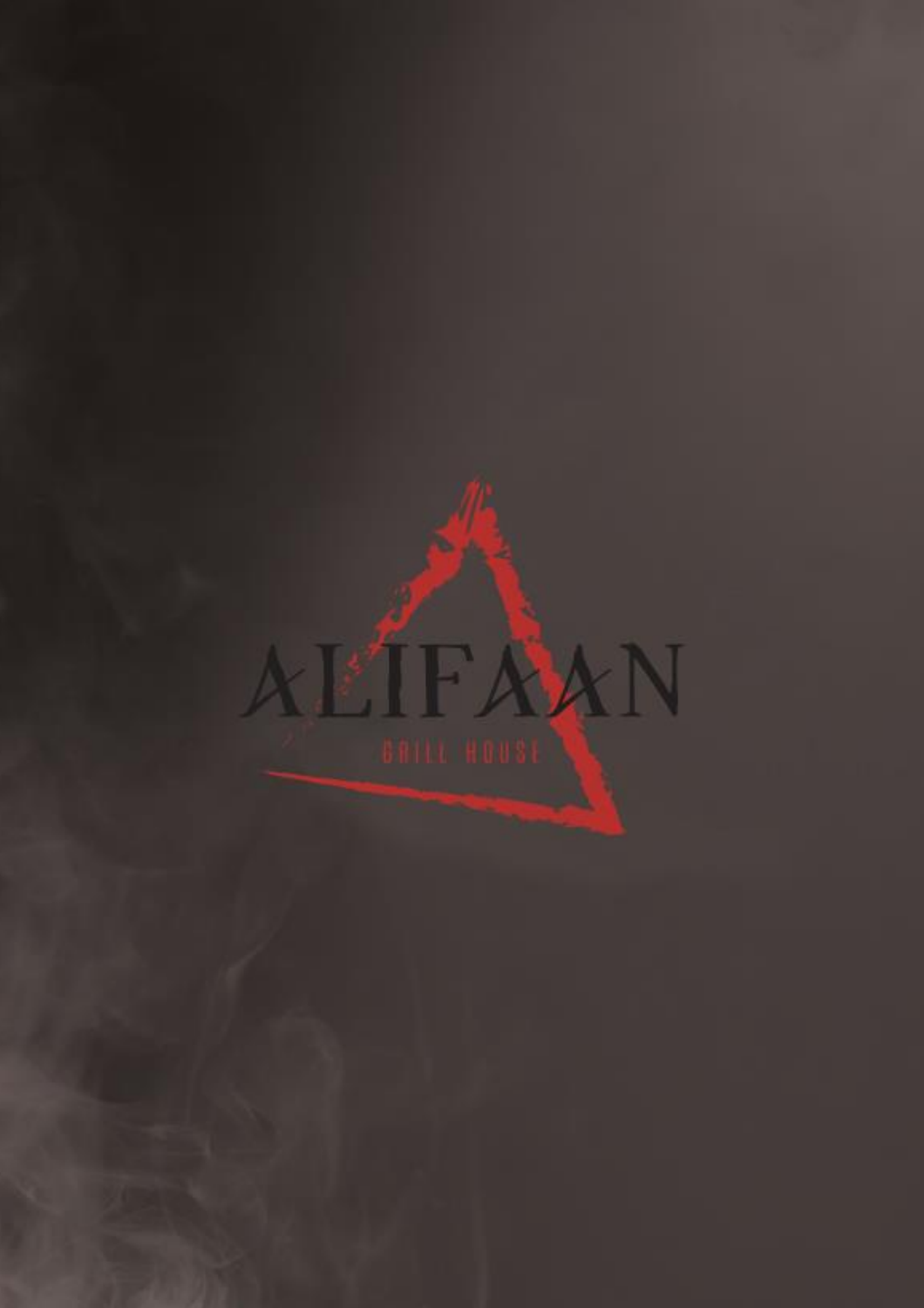| Carpaccio<br>Reef Fish Carpaccio E.V.O, Lemon, Pesto     | \$20        | Tuna Nicoise Salad<br>Yellowfin Tuna, Egg, Anchovies,<br>Lemon Vinaigrette | \$22 |  |  |
|----------------------------------------------------------|-------------|----------------------------------------------------------------------------|------|--|--|
| Mezze<br>Hummus, Red pepper, Cous Cous,<br>Beef Bresaola | \$22        |                                                                            |      |  |  |
|                                                          | <b>SOUP</b> |                                                                            |      |  |  |
| Lentil Soup<br>Turkish style                             | \$16        | Soup of the Day<br>(Ask Your Server For Selection Of The Day)              | \$20 |  |  |
| <b>RISOTTO AND PASTA</b>                                 |             |                                                                            |      |  |  |
| <b>Mushroom Risotto</b><br>Truffle Oil                   | \$24        | Penne with Shrimps<br>Pesto Sauce                                          | \$26 |  |  |
| Seafood Risotto                                          | \$26        |                                                                            |      |  |  |

| Grilled Half Chicken<br>Marinated With Lemon Garlic Rosemary,<br>Potato, Tomato Olive Jus | \$34 | <b>Grilled Lamb Cutlet</b><br>Marinated With Roman Flavours,<br><b>Thyme Reduction Sauce</b> | \$48 |
|-------------------------------------------------------------------------------------------|------|----------------------------------------------------------------------------------------------|------|
| <b>Black Angus Beef Tenderloin</b>                                                        | \$54 |                                                                                              |      |

Mash Potato, Spinach, Balsamic Reduction Sauce

Coffee Oil

Garden Salad & Lemon Butter

White Snapper Ratatouille, Garlic Bean & Lemon Butter Maldivian Lobster (500-600gm) Sea Salt Baked Potato, \$32 Something For Two \$195 From The Sea Lobster, Tiger Prawns, Reef Fish, Tuna, \$110 Calamari, Garden Salad & Lemon Butter

All prices are in USD and subject to 10% service charge & 12% TGST (Tourism Goods & Services Tax). 所有价格均为美元,需加收10%的服务费和12%的TGST(旅游商品及服务税)。